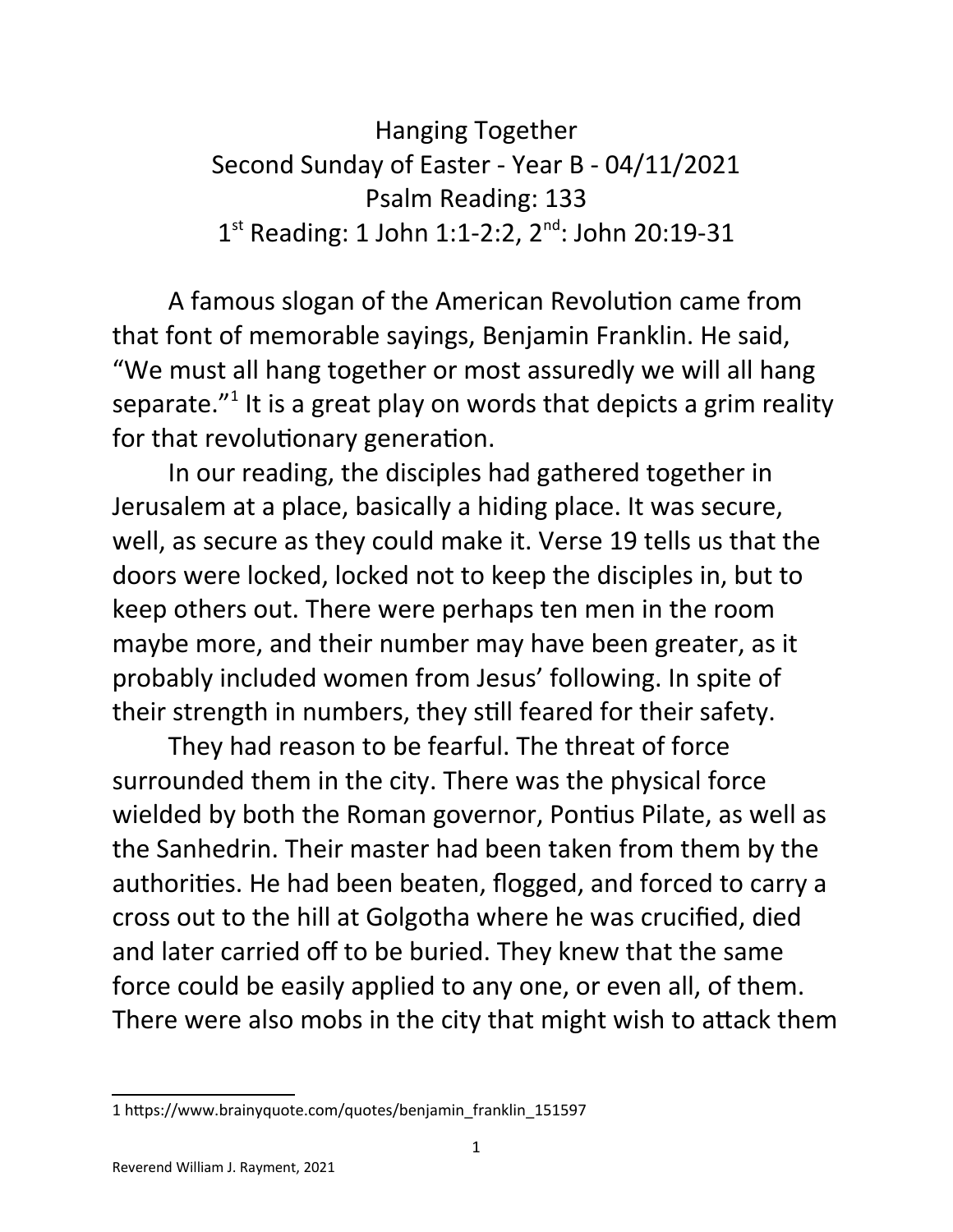for ideological reasons. It would happen later to Paul, and was the cause of the death of Stephen.

In this cruel city Jesus had been taken from their midst, leaving them shaken, sad, and leaderless. Most people, in such dire circumstances, would have scattered to the four winds, or run down the mountain road to return to Galilee, the place from which most of them had come.

It had only been a few days since the crucifixion. In fact, the Bible tells us that this was on the evening of the first day of the week, (v.19) which would have been that Sunday, the crucifixion of Jesus had only been the Friday before.

The disciples must have realized that, should they split up, they could easily be arrested. There was strength in numbers. But there was something else that held them together as well. It was a common cause, and the memory of the man who had been their master. He had been charismatic. He had worked miracles among the people. He had called them to follow him, for it was through Him that they would find God. He had been the heart and soul of their group. In fact, he still was their heart and soul, even though he had been...Crucified...Died...and Buried.

Yes, there were level heads among them. Though they may have been afraid, the disciples had had the foresight and the faith to stay together during this dangerous time not just for their own safety, but so they could organize, plan, and move forward with their shared goals.

We can imagine them meeting, talking, wondering what to do next. I can just see Peter calling for some bold activity, like taking to the streets and proclaiming Christ's message. I can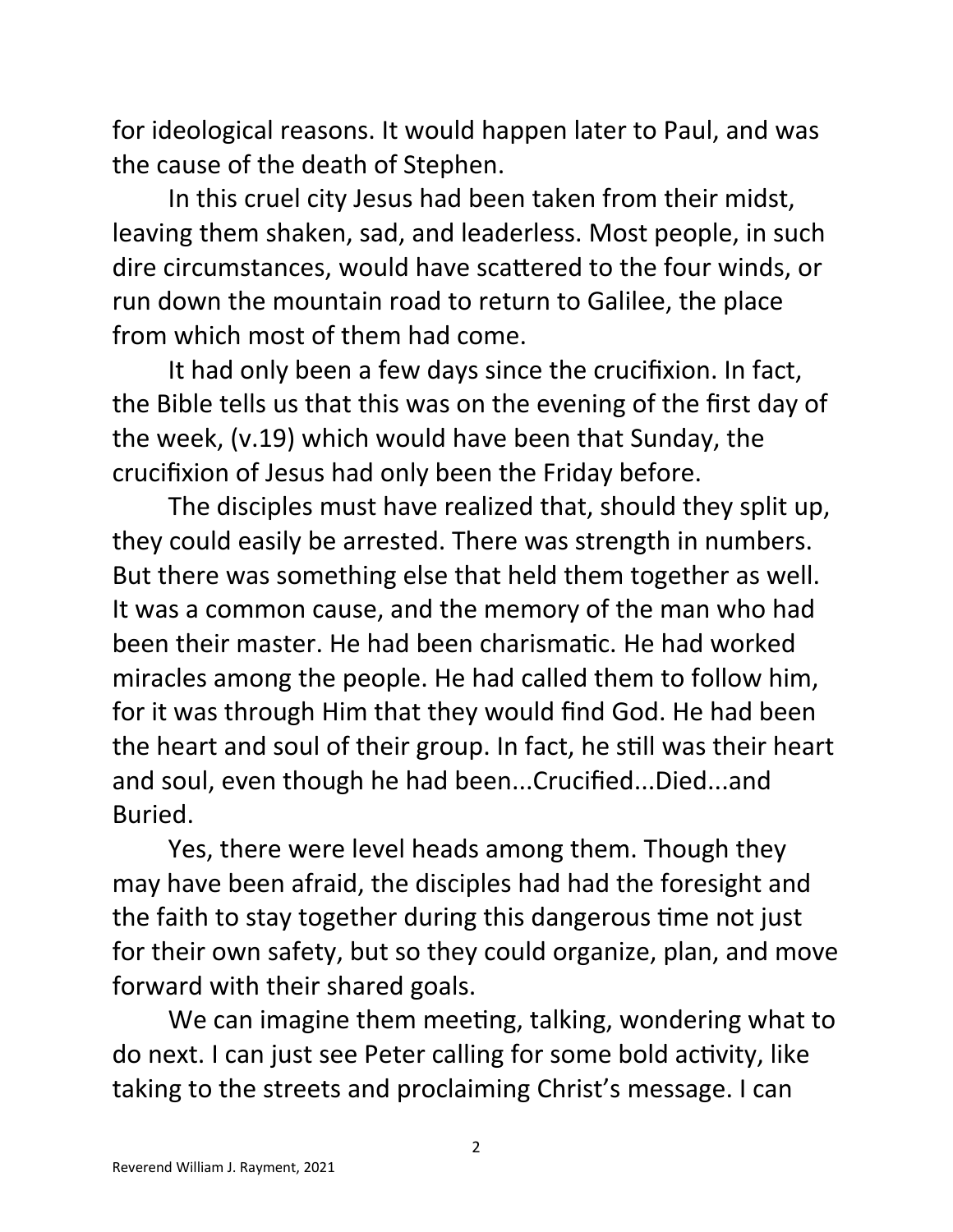imagine others preaching caution, or retreat. Without Jesus, their leader, how would they know what to do? All would be chaos and fear and squabbling among themselves, with reasoning, debate and discussion taking them every direction imaginable. Yet here they were, all together, not necessarily of one mind, but certainly of one body. It was almost as if they were waiting for something…or perhaps someone to give them direction.

It was in the midst of this uncertainty that something amazing happened. Their locked door, their security precautions were not proof against every intruder … Jesus appeared! (v.19) Their leader was again in their presence! How could it be? This was the beloved one they had seen die on the Cross! Such an encounter certainly would have caused a stir. When Jesus walked in among them, without any regard for the locked door, I can imagine, at first, stunned silence, followed by an outburst of voices expressing surprise and joy. Our reading tells us that "Jesus came and stood among them" then Jesus showed them the wounds in his hands and his sides. (v.20) so they could believe it was really him, and to help them comprehend what he had been through. Those wounds would forever be identified with our Lord.

Throughout this trying time they had been at a loss, but their instincts had been good. They had known enough to stick together, in spite of the terrible things that had happened, in spite of the threat that seemed to surround them.

This, was the important thing. They were united, if not always in opinion or purpose, then at least they were united in body, so that when they did act they would be able to concert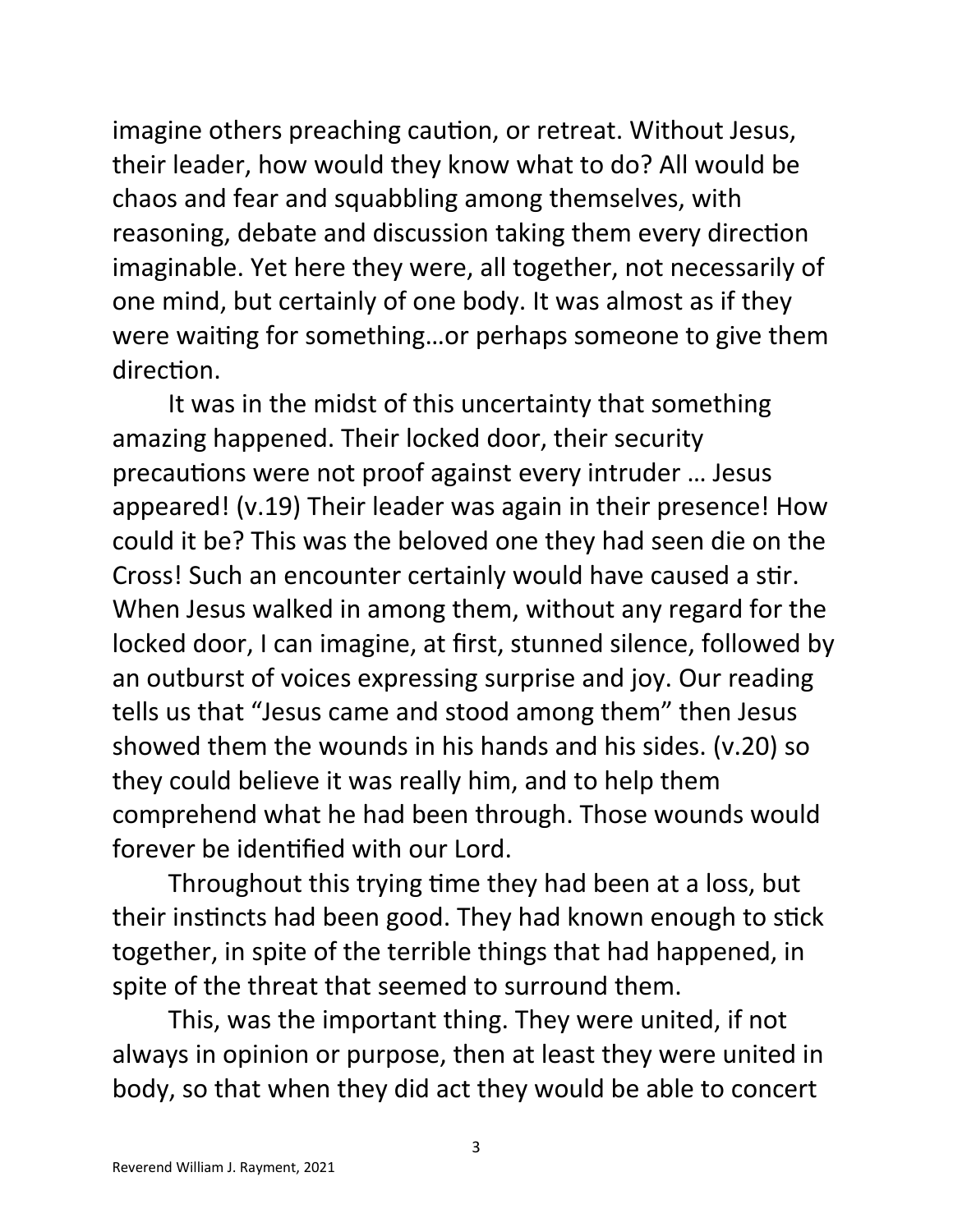their actions and have an effect that would not only save them but allow them to bring Christ's saving message to all the world.

This story contains an important message for us in our own time of trouble, seemingly shut in by the forces that surround us, often afraid even to go out on to the street. We must understand that together we are better. United we are stronger. And like the disciples, we have a leader who is everpresent and who has risen from the dead, and will appear to us and show us the way. As it was for the disciples, our leader is Jesus Christ. It truly is he who will show us the way.

Jesus spoke to his disciples, and Jesus speaks to us in the same voice. Jesus began by telling them, "Peace be with you!" This is an important beginning. Just like the disciples, we need calm. We need to reduce our anxiety level and look at what faces us clearly. When we are filled with fear, we act precipitously, we respond with the lizard part of our brain, flight or fear guides our actions. We need to absorb the message in a logical manner so that we know how to act upon it. We need to know that God is with us, no matter the situation. We need to know that we are given a mission in this world and that Christ is with us no matter how great the obstacles we see in our path. And we know, as the disciples knew, that we take on this mission for Christ's sake.

But Jesus came to the disciples not just to make an appearance. He had something to tell them. He gave them, not merely a message, but more, a command, and they needed this guidance for they did not know what to do next. And the master said to the disciples, "As the Father has sent me, I am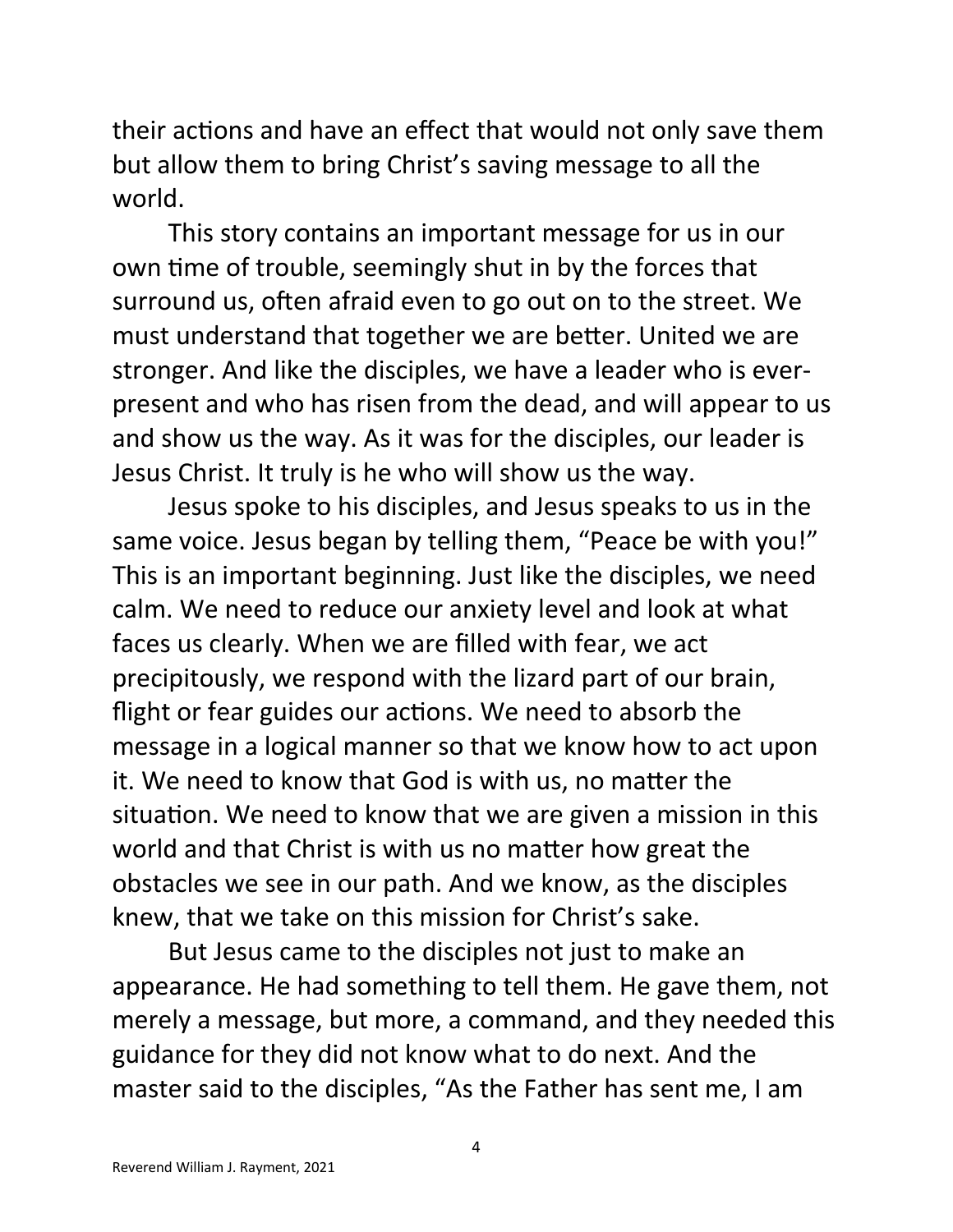sending you." And so we are sent. So we are told to act in the world in the same manner that Jesus acted. And it is here that we come to see the crucial aspect of this master / disciple relationship that has formed between Jesus and these people over the course of his three year ministry. (v.21)

We can summarize the mission of a disciple in very few words. And this is true for any disciple, in any field. The mission of a disciple is to become like the master: to act like the master, talk like the master, to be the same force in the world as the master. From Christ's statement we understand that he had been sent to the world by God? And Jesus tells the disciples that they are, indeed, being sent out to do the same thing Christ was sent to do.

And what is that? To bring light and salvation. Christ is depicted as light, right in the beginning of the Gospel of John in verses 4 and 5 of the first chapter, "In him was life, and that life was the light of all mankind. The light shines in the darkness, and the darkness has not overcome it." We see a parallel with this right in the beginning of the Bible as the first thing God does through the Word, which is Jesus Christ, is create light. This light is the light of understanding.

Understand that it is God who sends Jesus. Jesus sends the disciples. If it is the job of the disciples to be like the master, then it is also the job of the disciples to make more disciples to continue this work in the world. We, my friends, are the disciples they, the Apostles, created. Beginning with God, through Jesus, through those disciples in that locked room, the mandate comes down to us!